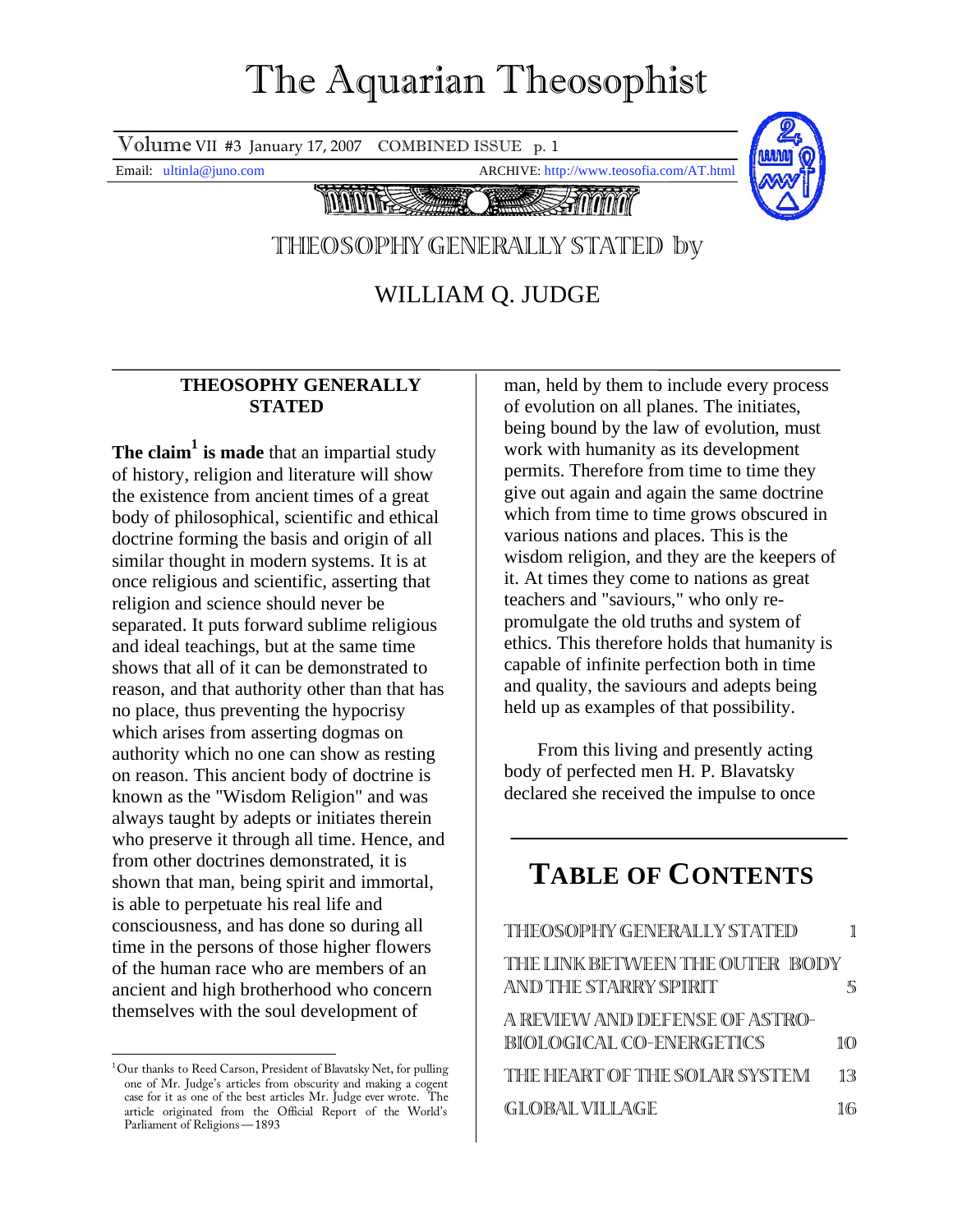more bring forward the old ideas, and from them also received several keys to ancient and modern doctrines that had been lost during struggles toward civilization, and also that she was furnished by them with some doctrines really ancient but entirely new to the present day in any exoteric shape. These she wrote among the other keys furnished by her to her fellow members and the world at large.

Added, then, to the testimony through all time found in records of all nations, we have this modern explicit assertion that the ancient learned and humanitarian body of adepts still exists on this earth and takes an interest in the development of the race.

Theosophy postulates an eternal principle called the unknown, which can never be cognized except through its manifestations. This eternal principle is in and is every thing and being; it periodically and eternally manifests itself and recedes again from manifestation. In this ebb and flow evolution proceeds and itself is the progress of the manifestation. The perceived universe is the manifestation of this unknown, including spirit and matter, for Theosophy holds that those are but the two opposite poles of the one unknown principle. They coëxist, are not separate nor separable from each other, or, as the Hindu scriptures say, there is no particle of matter without spirit, and no particle of spirit without matter. In manifesting itself the spirit-matter differentiates on seven planes, each more dense on the way down to the plane of our senses than its predecessor, the substance in all being the same, only differing in degree. Therefore from this view the whole universe is alive, not one atom of it being in any sense dead. It is also conscious and intelligent, its consciousness and intelligence being present on all planes though obscured on this one. On this plane of ours the spirit focalizes itself in all human beings who choose to permit it to do so, and the refusal to permit it is the cause of ignorance, of sin, of all sorrow and suffering. In all ages some have come to this high state, have grown to be as gods, are partakers actively in the work of nature, and go on from century to century widening their consciousness and increasing the scope of their government in nature. This is the destiny of all beings, and hence at the outset Theosophy postulates this perfectibility of the race, removes the idea of innate unregenerable wickedness, and offers a purpose and an aim for life which is consonant with the longings of the soul and with its real nature, tending at the same time to destroy pessimism with its companion, despair.

In Theosophy the world is held to be the product of the evolution of the principle spoken of from the very lowest first forms of life guided as it proceeded by intelligent perfected beings from other and older evolutions, and compounded also of the egos or individual spirits for and by whom it emanates. Hence man as we know him is held to be a conscious spirit, the flower of evolution, with other and lower classes of egos below him in the lower kingdoms, all however coming up and destined one day to be on the same human stage as we now are, we then being higher still. Man's consciousness being thus more perfect is able to pass from one to another of the planes of differentiation mentioned. If he mistakes any one of them for the reality that he is in his essence, he is deluded; the object of evolution then is to give him complete self-consciousness so that he may go on to higher stages in the progress of the universe. His evolution after coming on the human stage is for the getting of experience, and in order to so raise up and purify the various planes of matter with which he has to do, that the voice of the spirit may be fully heard and comprehended.

He is a religious being because he is a spirit encased in matter, which is in itself spiritual in essence. Being a spirit he requires vehicles with which to come in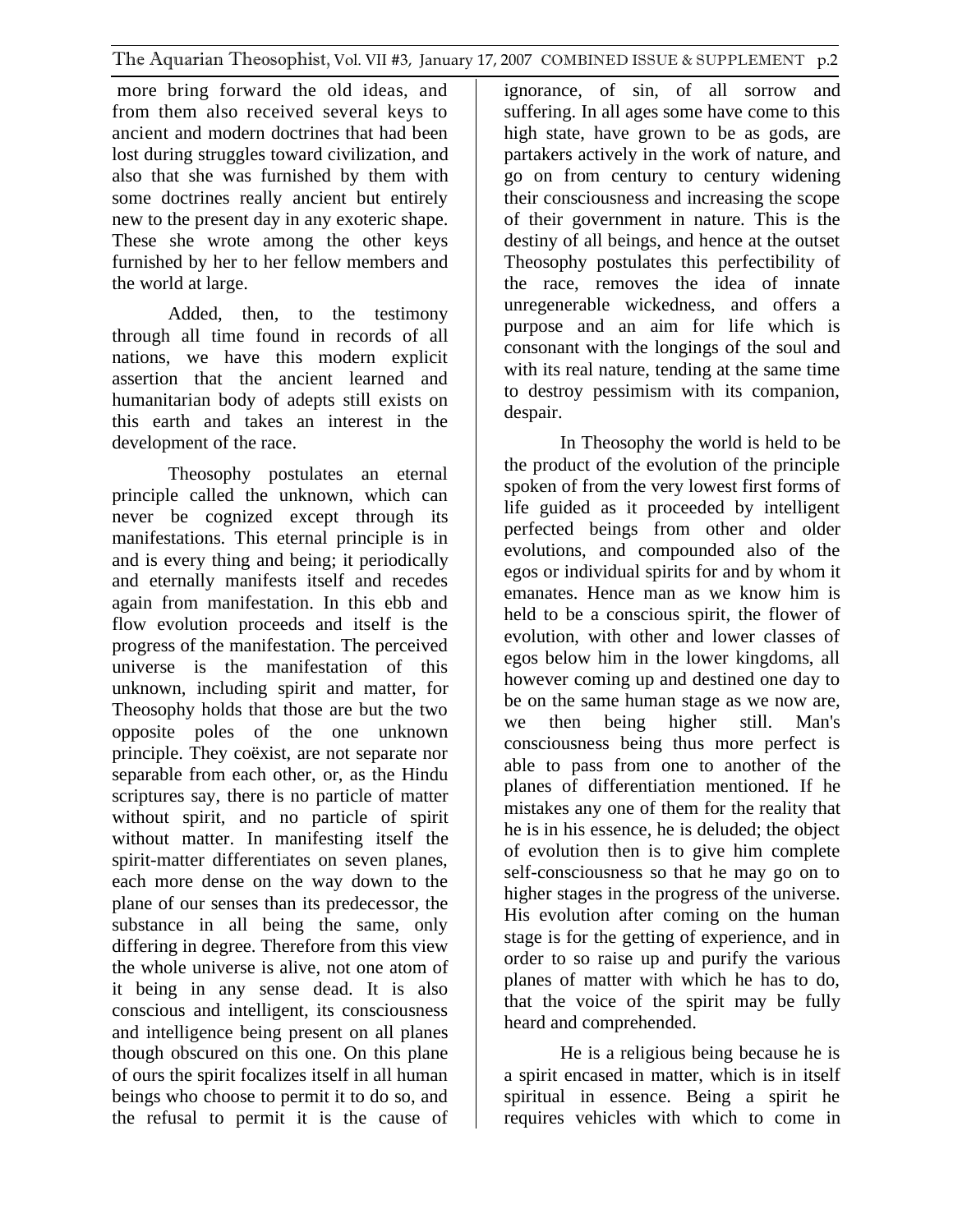touch with all the planes of nature included in evolution, and it is these vehicles that make of him an intricate, composite being, liable to error, but at the same time able to rise above all delusions and conquer the highest place. He is in miniature the universe, for he is as spirit, manifesting himself to himself by means of seven differentiations. Therefore is he known in Theosophy as a sevenfold being. The Christian division of body, soul, and spirit is accurate so far as it goes, but will not answer to the problems of life and nature, unless, as is not the case, those three divisions are each held to be composed of others, which would raise the possible total to seven. The spirit stands alone at the top, next comes the spiritual soul or Buddhi as it is called in Sanskrit. This partakes more of the spirit than any below it, and is connected with Manas or mind, these three being the real trinity of man, the imperishable part, the real thinking entity living on the earth in the other and denser vehicles by its evolution.

Below in order of quality is the plane of the desires and passions shared with the animal kingdom, unintelligent, and the producer of ignorance flowing from delusion. It is distinct from the will and judgment, and must therefore be given its own place. On this plane is gross life, manifesting, not as spirit from which it derives its essence, but as energy and motion on this plane. It being common to the whole objective plane and being everywhere, is also to be classed by itself, the portion used by man being given up at the death of the body. Then last, before the objective body, is the model or double of the outer physical case. This double is the astral body belonging to the astral plane of matter, not so dense as physical molecules, but more tenuous and much stronger, as well as lasting. It is the original of the body permitting the physical molecules to arrange and show themselves thereon, allowing them to go and come from day to day as they are known to do, yet ever retaining the fixed shape and contour given by the astral double

within. These lower four principles or sheaths are the transitory perishable part of man, not himself, but in every sense the instrument he uses, given up at the hour of death like an old garment, and rebuilt out of the general reservoir at every new birth. The trinity is the real man, the thinker, the individuality that passes from house to house, gaining experience at each rebirth, while it suffers and enjoys according to its deeds – it is the one central man, the living spirit-soul.

Now this spiritual man, having always existed, being intimately concerned in evolution, dominated by the law of cause and effect, because in himself he is that very law, showing moreover on this plane varieties of force of character, capacity, and opportunity, his very presence must be explained, while the differences noted have to be accounted for. The doctrine of reincarnation does all this. It means that man as a thinker, composed of soul, mind and spirit, occupies body after body in life after life on the earth which is the scene of his evolution, and where he must, under the very laws of his being, complete that evolution, once it has been begun. In any one life he is known to others as a personality, but in the whole stretch of eternity he is one individual, feeling in himself an identity not dependent on name, form, or recollection.

This doctrine is the very base of Theosophy, for it explains life and nature. It is one aspect of evolution, for as it is reembodiment in meaning, and as evolution could not go on without reembodiment, it is evolution itself, as applied to the human soul. But it is also a doctrine believed in at the time given to Jesus and taught in the early ages of Christianity, being now as much necessary to that religion as it is to any other to explain texts, to reconcile the justice of God with the rough and merciless aspect of nature and life to most mortals, and to throw a light perceptible by reason on all the problems that vex us in our journey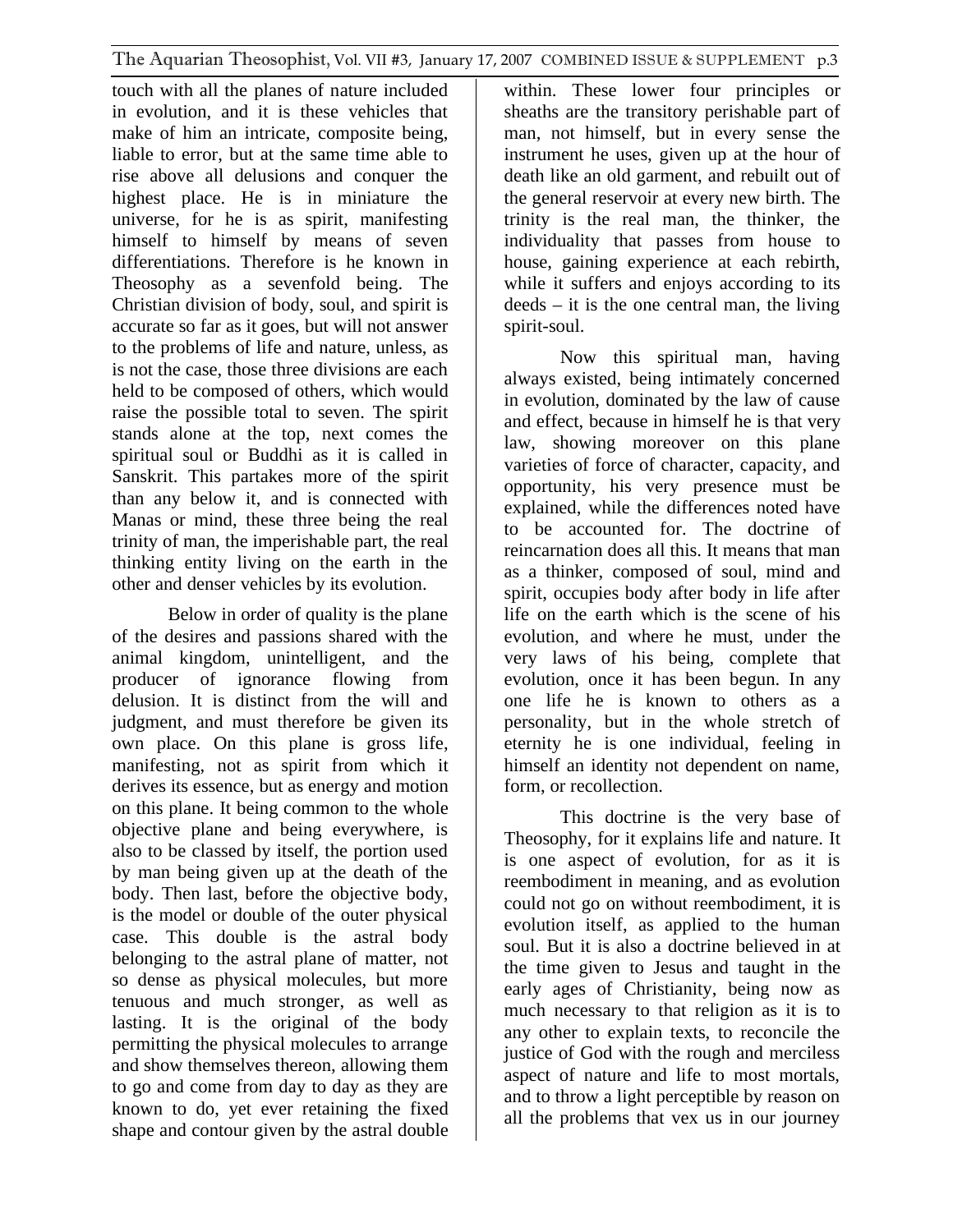through this world. The vast, and under any other doctrine unjust, difference between the savage and the civilized man as to both capacity, character, and opportunity can be understood only through this doctrine, and coming to our own stratum the differences of the same kind may only thus be explained. It vindicates Nature and God, and removes from religion the blot thrown by men who have postulated creeds which paint the creator as a demon. Each man's life and character are the outcome of his previous lives and thoughts. Each is his own judge, his own executioner, for it is his own hand that forges the weapon which works for his punishment, and each by his own life reaches reward, rises to heights of knowledge and power for the good of all who may be left behind him. Nothing is left to chance, favour, or partiality, but all is under the governance of law. Man is a thinker, and by his thoughts he makes the causes for woe or bliss; for his thoughts produce his acts. He is the centre for any disturbance of the universal harmony, and to him as the centre the disturbance must return so as to bring about equilibrium, for nature always works toward harmony. Man is always carrying on a series of thoughts, which extend back to the remote past, continually making action and reaction. He is thus responsible for all his thoughts and acts, and in that his complete responsibility is established; his own spirit is the essence of this law and provides for ever compensation for every disturbance and adjustment for all effects. This is the law of Karma or justice, sometimes called the ethical law of causation. It is not foreign to the Christian scriptures, for both Jesus and St. Paul clearly enunciated it. Jesus said we should be judged as we gave judgment and should receive the measure meted to others. St. Paul said: "Brethren, be not deceived, God is not mocked, for whatsoever a man soweth that also shall he reap." And that sowing and reaping can only be possible under the doctrines of Karma and reincarnation.

But what of death and after? Is heaven a place or is it not? Theosophy teaches, as may be found in all sacred books, that after death the soul reaps a rest. This is from its own nature. It is a thinker, and cannot during life fulfil and carry out all nor even a small part of the myriads of thoughts entertained. Hence when at death it casts off the body and the astral body, and is released from the passions and desires, its natural forces have immediate sway and it thinks its thoughts out on the soul plane, clothed in a finer body suitable to that existence. This is called Devachan. It is the very state that has brought about the descriptions of heaven common to all religions, but this doctrine is very clearly put in the Buddhist and Hindu religions. It is a time of rest, because the physical body being absent the consciousness is not in the completer touch with visible nature which is possible on the material plane. But it is a real existence, and no more illusionary than earth life; it is where the essence of the thoughts of life that were as high as character permitted, expands and is garnered by the soul and mind. When the force of these thoughts is fully exhausted the soul is drawn back once more to earth, to that environment which is sufficiently like unto itself to give it the proper further evolution. This alternation from state to state goes on until the being rises from repeated experiences above ignorance, and realizes in itself the actual unity of all spiritual beings. Then it passes on to higher and greater steps on the evolutionary road.

No new ethics are presented by Theosophy, as it is held that right ethics are for ever the same. But in the doctrines of Theosophy are to be found the philosophical and reasonable basis for ethics and the natural enforcement of them in practice. Universal brotherhood is that which will result in doing unto others as you would have them do unto you, and in loving your neighbour as yourself – declared as right by all teachers in the great religions of the world.

WILLIAM Q. JUDGE, *LUCIFER, DECEMBER 1893*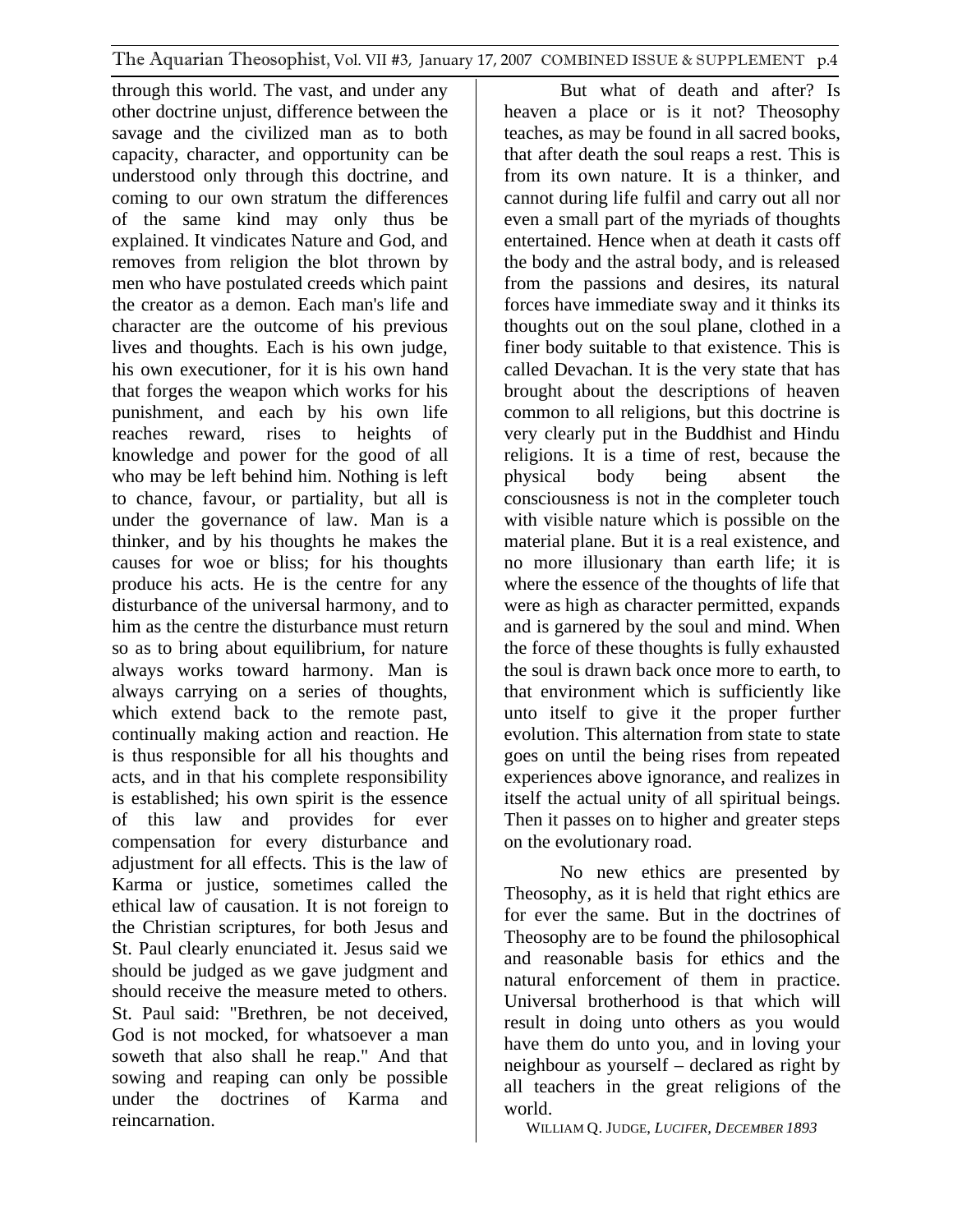### **THE LINK BETWEEN THE OUTER BODY AND THE STARRY SPIRIT**

The soul is the link between the body and the starry spirit beyond. THE DIVINE SPARK DWELLS IN THE STILL PLACE WHERE NO convulsion of Nature can shake the air; this is so always. But the soul may lose its hold on that, its knowledge of it, even though these two are part of one whole; and it is by emotions, by sensation, that this hold is loosed. To suffer either pleasure or pain, causes a vivid vibration which is, to the consciousness of man, life. Now this sensibility does not lessen when the disciple enters upon his training; it increases. It is the first test of his strength; he must suffer, must enjoy or endure, more keenly than other men, while yet he has taken on him a duty which does not exist for other men, that of not allowing his suffering to shake him from his fixed purpose. He has, in fact, at the first step to take himself steadily in hand and put the bit into his own mouth; no one else can do it for him.

The first four aphorisms of "Light on the Path," refer entirely to astral development. This development must be accomplished to a certain extent — that is to say it must be fully entered upon — before the remainder of the book is really intelligible except to the intellect; in fact, before it can be read as a practical, not a metaphysical treatise.

In one of the great mystic Brotherhoods, there are four ceremonies, that take place early in the year, which practically illustrate and elucidate these aphorisms. They are ceremonies in which only novices take part, for they are simply services of the threshold. But it will show when it is understood that these are all ceremonies of sacrifice. The first one is this of which I have been speaking. The keenest enjoyment, the bitterest pain, the anguish of loss and despair, are brought to bear on the

trembling soul, which has not yet found light in the darkness, which is helpless as a blind man is, and until these shocks can be endured without loss of equilibrium the astral senses must remain sealed.

The disciple is compelled to become his own master before he adventures on this perilous path, and attempts to face those beings who live and work in the astral world, and whom we call masters, because of their great knowledge and their ability to control not only themselves but the forces around them.

The condition of the soul when it lives for the life of sensation as distinguished from that of knowledge, is vibratory or oscillating, as distinguished from fixed. That is the nearest literal representation of the fact but it is only literal to the intellect, not to the intuition. For this part of man's consciousness a different vocabulary is needed. The idea of "fixed" might perhaps be transposed into that of "at home." In sensation no permanent home can be found, because change is he law of this vibratory existence. That fact is the first one which must be learned by the disciple. It is useless to pause and weep for a scene in a kaleidoscope which has passed.

It is a very well-known fact, one with which Bulwer Lytton dealt with great power, that an intolerable sadness is the very first experience of the neophyte in Occultism. A sense of blankness falls upon him which makes the world a waste, and life a vain exertion. This follows his first serious contemplation of the abstract. In gazing, or even in attempting to gaze, on the ineffable mystery of his own higher nature, he himself causes the initial trial to fall on him. The oscillation between pleasure and pain ceases for — perhaps an instant of time; but that is enough to have cut him loose from his fast moorings in the world of sensation. He has experienced, however briefly, the greater life; and he goes on with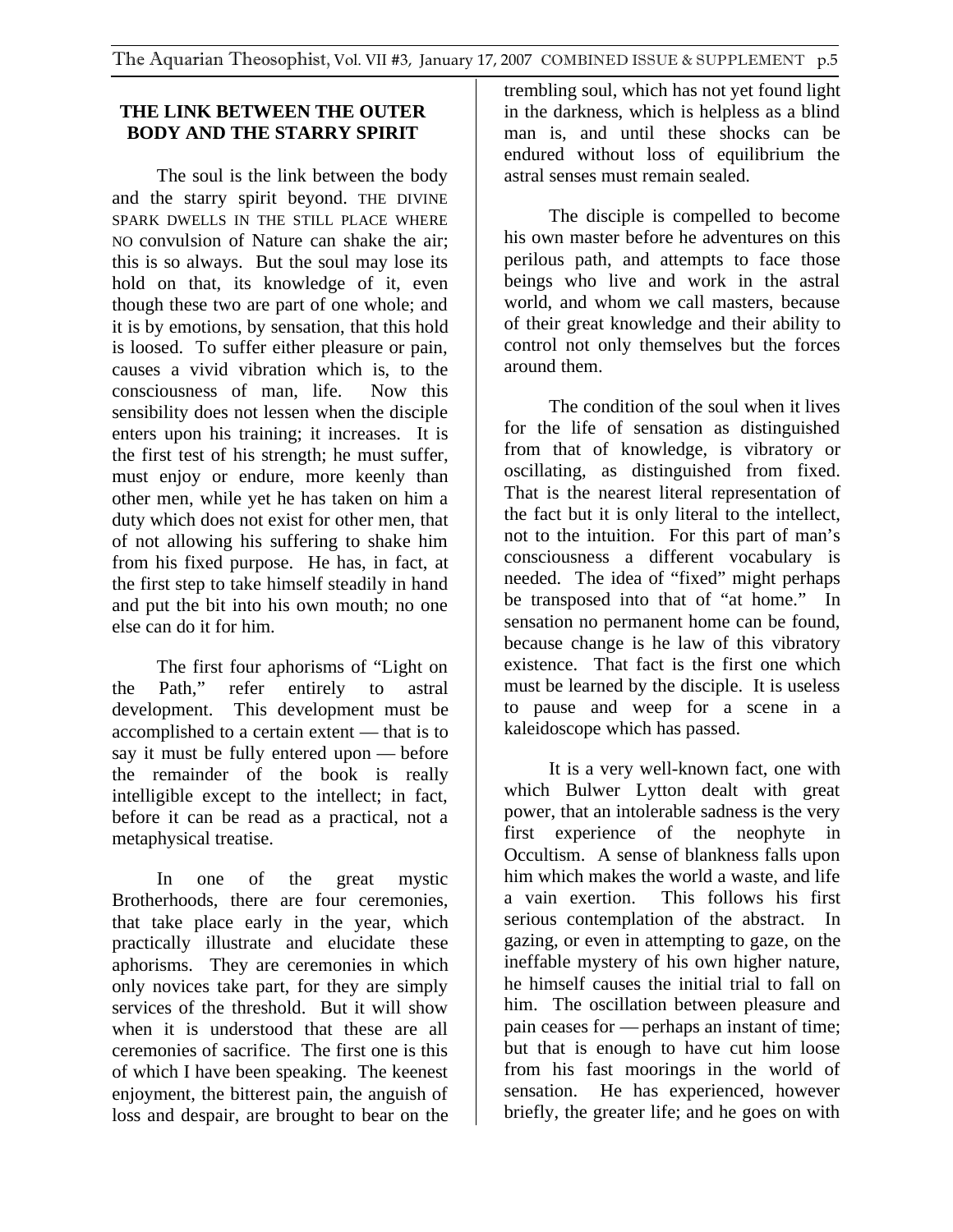ordinary existence weighted by a sense of unreality, of blank, of horrid negation. This was the nightmare which visited Bulwer Lytton's neophyte in Zanoni; and even Zanoni himself, who had learned great truths, and been entrusted with great powers, had not actually passed the threshold where fear and hope, despair and joy, seem at one moment absolute realities, at the next mere forms of fancy.

This initial trial is often brought on us by life itself. For life is  $-$  after all, the great teacher. We return to study it, after we have acquired power over it, just as the master in chemistry learns more in the laboratory than his pupil does.

There are persons so near the door of knowledge that life itself prepares them for it, and no individual hand has to invoke the hideous guardian of the entrance. The most intense forms of suffering fall on such a nature, till at last it arouses from its stupor of consciousness, and by the force of its internal vitality steps over the threshold into a place of peace. Then the vibration of life loses is power of tyranny. The sensitive nature must suffer still but the soul has freed itself and stands aloof, guiding the life towards its greatness. Those who are the subjects of Time, and go slowly through all his spaces, live on through a long-drawn series of sensations, and suffer a constant mingling of pleasure and of pain. They do not dare to take the snake of self in a steady grasp and conquer it, so becoming divine; but prefer to go on fretting through divers experiences, suffering blows from the opposing force.

The voice of the Masters is always in the world; but only those hear it whose ears are no longer receptive of the sounds which affect the personal life. Laughter no longer lightens the heart, anger may no longer enrage it, tender words bring it to balm. For that within, to which ears are as an outer gateway, is an unshaken place of peace in itself which no person can disturb.

As the eyes are the windows of the soul, so are the ears its gateways or doors. Through them comes knowledge of the confusion of the world. The great ones who have conquered life, who have become more than disciples, stand at peace and undisturbed amid the vibration and kaleidoscopic movement of humanity. They hold within themselves a certain knowledge, as well as a perfect peace; and thus they are not roused or excited by the partial and erroneous fragments of information which are brought to their ears by the changing voices of those around them.

When I speak of knowledge, I mean intuitive knowledge. This certain information can never be obtained by hard work, or by experiment; for these methods are only applicable to matter, and matter is in itself a perfectly uncertain substance continually affected by change. The most absolute and universal laws of natural and physical life, as understood by the scientist will pass away when the life of this universe has passed away, and only its soul is left in the silence. What then will be the value of the knowledge of its laws acquired by industry and observation? I pray that no reader or critic will imagine that by what I have said I intend to depreciate or disparage acquired knowledge, or the work of scientists. On the contrary, I hold that scientific men are the pioneers of modern thought. The days of literature and of art, when poets and sculptors saw the divine light, and put it into their own great language these days lie buried in the long past with the ante-Phidian<sup>1</sup> sculptors and the pre-Homeric poets. The mysteries no longer rule the world of thought and beauty; human life is the governing power, not that which lies beyond it. But the scientific workers are progressing, not so much by their own will

 $1400 \text{ BC}$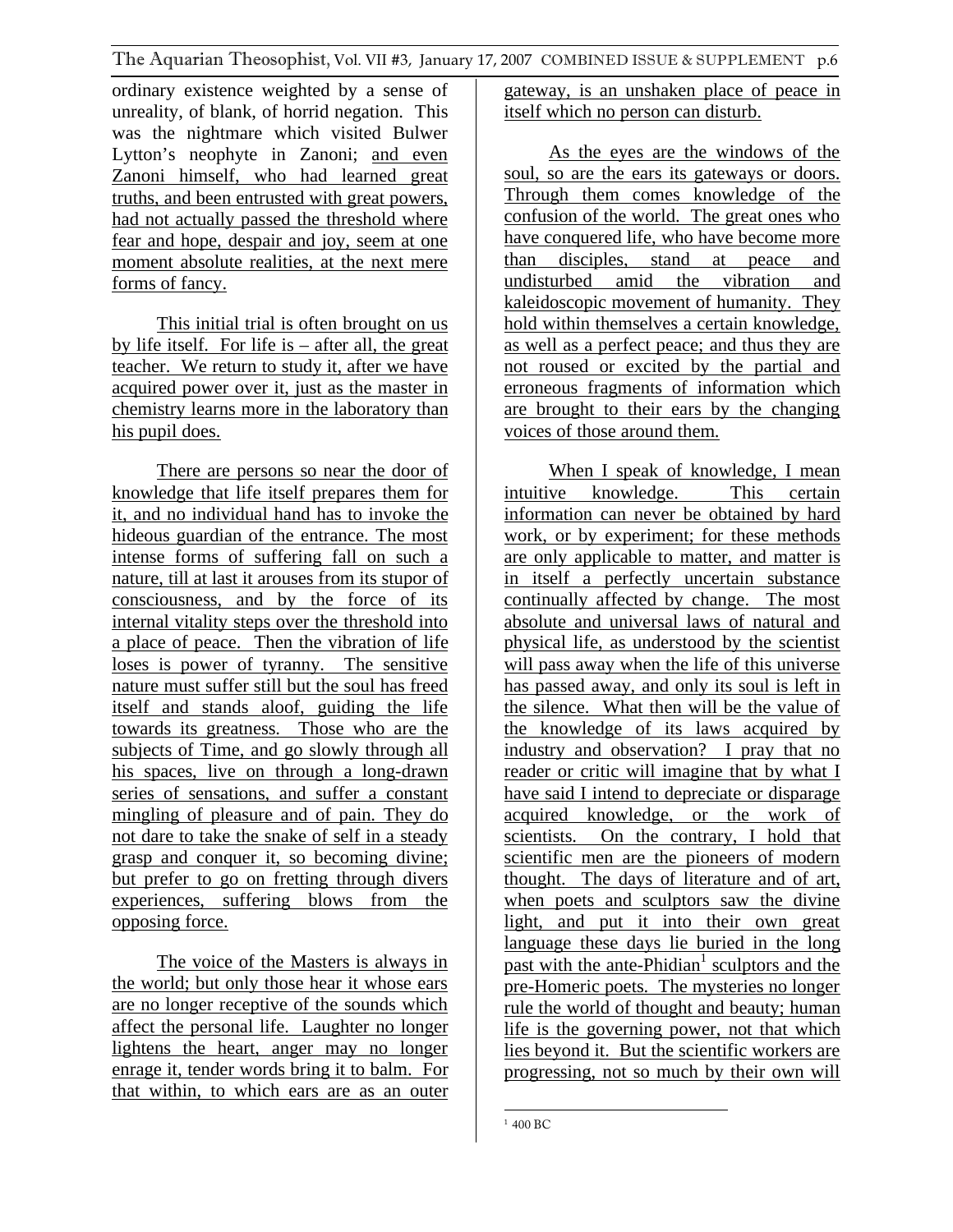as by sheer force of circumstances, towards the far line which divides things interpretable from things uninterpretable. Every fresh discovery drives them a step onward. Therefore do I very highly esteem the knowledge obtained by work and experiment.

But intuitive knowledge is an entirely different thing. It is not acquired in any way, but is, so to speak, a faculty of the soul; not the animal soul, that which becomes a ghost after death, when lust or liking or the memory of ill deeds holds it to the neighborhood of human beings, but the divine soul which animates all the external forms of the individualized being. This is, of course, a faculty which indwells in that soul, which is inherent. The would-be disciple has to arouse himself to the consciousness of it by a fierce and resolute and indomitable effort of will. I use the word indomitable for a special reason. Only, he who is untameable, who cannot be dominated, who knows he has to play the lord over men, over facts, over all things save his own divinity, can arouse this faculty. "With faith all things are possible." The sceptical laugh at faith and pride themselves on its absence from their own minds. The truth is that faith is a great engine, an enormous power, which in fact can accomplish all things. For it is the covenant or engagement between man's divine part and his lesser self.

The use of this engine is quite necessary in order to obtain intuitive knowledge; for unless a man believes such knowledge exists within himself how can he claim and use it?

Without it he is more helpless than any driftwood or wreckage on the great tides of the ocean. They are cast hither and thither indeed; But such adventures are purely external and of very small account. A slave may be dragged through the streets in chain, and yet retain the quiet soul of a

philosopher, as was well seen in the person of Epictetus. A man may have every worldly prize in his possession, and stand absolute master of his personal fate, to all appearance, and yet he knows no peace, no certainty, because he is shaken within himself by every tide of thought that he touches on. And these changing tides do not merely sweep the man bodily hither and thither like drift-wood on the water; that would be nothing. They enter into the gateways of his soul, and wash over that soul and make it blind and blank and void of all permanent intelligence, so that passing impressions affect it.

To make my meaning plainer I will use an illustration. Take an author at his writing, a painter at his canvas, a composer listening to the melodies that dawn upon his glad imagination; let any one of these workers pass his daily hours by a wide window looking on a busy street.

The power of the animating life blinds sight and hearing alike, and the great traffic of the city goes by like nothing but a passing pageant. But a man whose mind is empty, whose day is objectless, sitting at that same window, notes the passers-by and remembers the faces that chance to please or interest him. So it is with the mind in its relation to eternal truth. If it no longer transmits its fluctuations, its partial knowledge, its unreliable information to the soul, then in the inner place of peace already found when he first rule has been learned in that inner place there leaps into flame the light of actual knowledge. Then the ears begin to hear. Very dimly, very faintly at first. And, indeed, so faint and tender are these first indications of the commencement of true actual life, that they are sometimes pushed aside as mere fancies, mere imaginings.

But before these are capable of becoming more than mere imaginings, the abyss of nothingness has to be faced in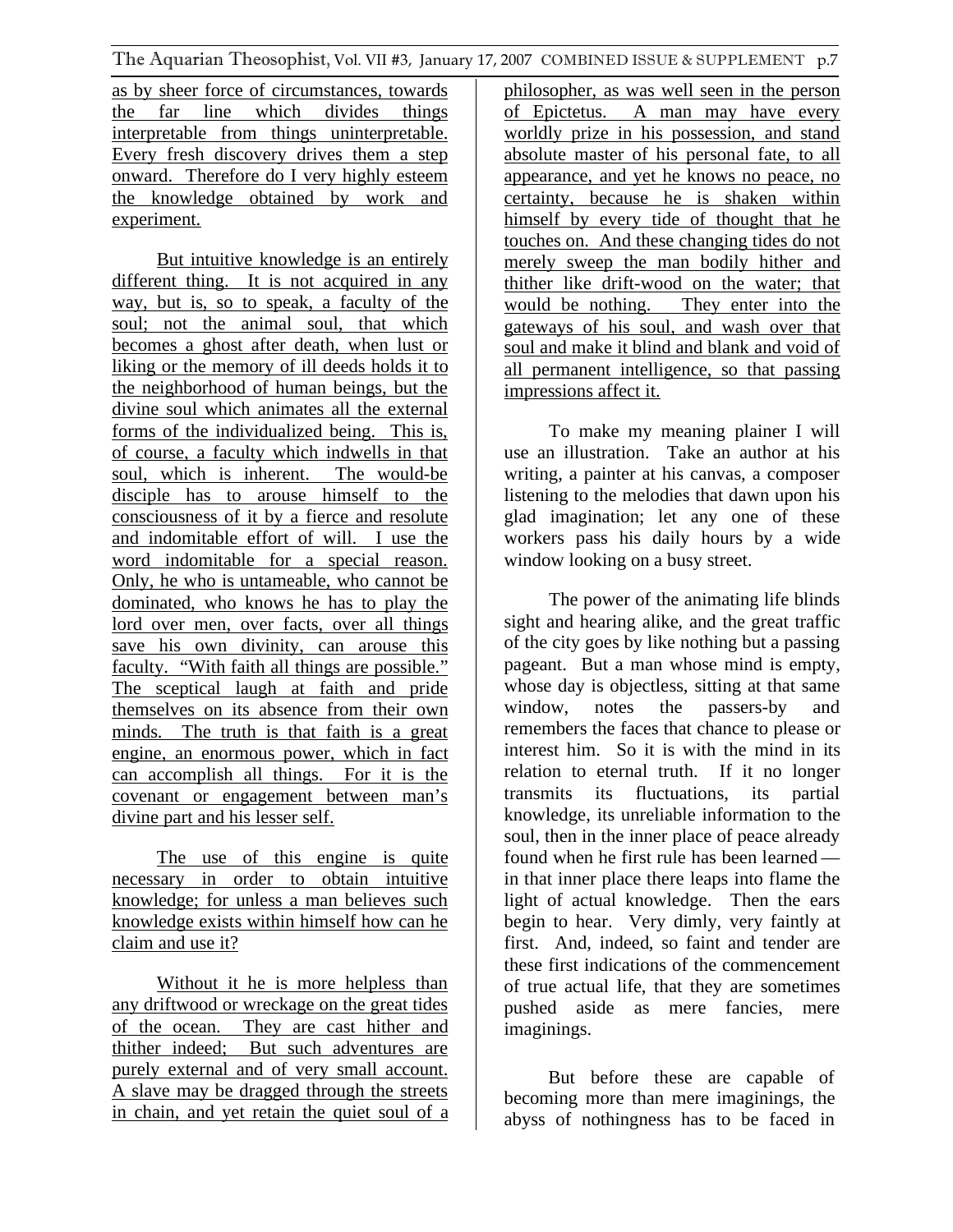another form. The utter silence which can only come by closing the ears to all transitory sounds comes as a more appalling horror than even the formless emptiness of space. Our only mental conception of blank space is, I think, when reduced to its barest element of thought, that of black darkness. This is a great physical terror to most persons, and when regarded as an eternal and unchangeable fact, must mean to the mind the idea of annihilation rather than anything else. But it is the obliteration of one sense only; and the sound of a voice may come and bring comfort even in the profoundest darkness. The disciple, having found his way into this blackness, which is the fearful abyss, must then so shut the gates of his soul that no comforter can enter there nor any enemy. And it is in making this second effort that the fact of pain and pleasure being but one sensation becomes recognizable by those who have before been unable to perceive it. For when the solitude of silence is reached the soul hungers so fiercely and passionately for some sensation on which to rest, that a painful one would be as keenly welcomed as a pleasant one. When this consciousness is reached the courageous man by seizing and retaining it, may destroy the "sensitiveness" at once. When the ear no longer discriminates between that which is pleasant or that which is painful, it will no longer be affected by the voices of others. And then it is safe and possible to open the doors of the soul.

"Sight" is the first effort, and the easiest, because it is accomplished partly by an intellectual effort. The intellect can conquer the heart, as is well known in ordinary life. Therefore, this preliminary step still lies within the dominion of matter. But the second step allows of no such assistance, nor of any material aid whatever. Of course, I mean by material aid the action of the brain, or emotions, or human soul. In compelling the ears to listen only to the eternal silence, the being we call

man becomes something which is no longer man. A very superficial survey of the thousand and one influences which are brought to bear on us by others will show that this must be so. A disciple will fulfil all the duties of his manhood; but he will fulfil them according to his own sense of right, and not according to that of any person or body of persons. This is a very evident result of following the creed of knowledge instead of any of the blind creeds.

To obtain the pure silence necessary for the disciple, the heart and emotions, the brain and its intellectualisms, have to be put aside. Both are but mechanisms, which will perish with the span of man's life. It is the essence beyond, that which is the motive power, and makes man live, that is now compelled to rouse itself and act. Now is the greatest hour of danger. In the first trial men go mad with fear; of this first trial Bulwer Lytton wrote. No novelist has followed to the second trial, though some of the poets have. Its subtlety and great danger lies in the fact that in the measure of a man's strength is the measure of his chance of passing beyond it or coping with it at all. If he has power enough to awaken that unaccustomed part of himself, the supreme essence, then has he power to lift the gates of gold, then is he the true alchemist, in possession of the elixir of life.

It is at this point of experience that the occultist becomes separated from all other men and enters on to a life which is his own; on to the path of individual accomplishment instead of mere obedience to the genii which rule our earth. This raising of himself into an individual power does in reality identify him with the nobler forces of life and make him one with them. For they stand beyond the powers of this earth and the laws of this universe. Here lies man's only hope of success in the great effort; to leap right away from his present standpoint to his next and at once become an intrinsic part of the divine power as he has been an intrinsic part of the intellectual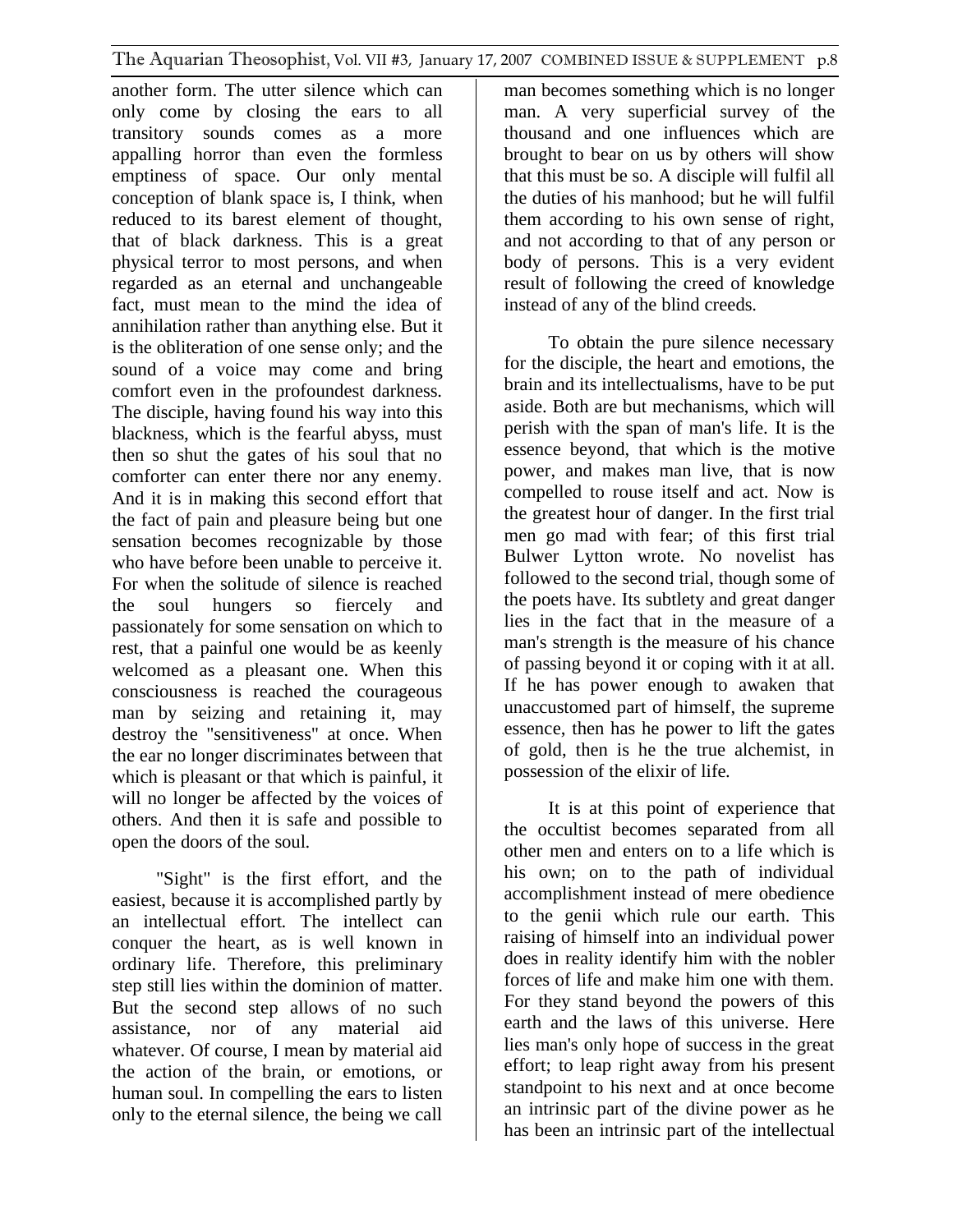power, of the great nature to which he belongs. He stands always in advance of himself, if such a contradiction can be understood. It is the men who adhere to this position, who believe in their innate power of progress, and that of the whole race, who are the elder brothers, the pioneers. Each man has to accomplish the great leap for himself and without aid; yet it is something of a staff to lean on to know that others have gone on that road. It is possible that they have been lost in the abyss; no matter, they have had the courage to enter it. Why I say that it is possible they have been lost in the abyss is because of this fact, that one who has passed through is unrecognizable until the other and altogether new condition is attained by both. It is unnecessary to enter upon the subject of what that condition is at present.

I only say this, that in the early state in which man is entering upon the silence he loses knowledge of his friends, of his lovers, of all who have been near and dear to him; and also loses sight of his teachers and of those who have preceded him on his way. I explain this because scarce one passes through without bitter complaint. Could but the mind grasp beforehand that the silence must be complete, surely this complaint need not arise as a hindrance on the path. Your teacher, or your predecessor may hold your hand in his, and give you the utmost sympathy the human heart is capable of. But when the silence and the darkness comes, you lose all knowledge of him; you are alone and he cannot help you, not because his power is gone, but because you have invoked your great enemy.

By your great enemy, I mean yourself. If you have the power to face your own soul in the darkness and silence, you will have conquered the physical or animal self which dwells in sensation only.

This statement, I feel, will appear involved; but in reality it is quite simple. Man, when he has reached his fruition, and civilization is at its height, stands between two fires. Could he but claim his great inheritance, the encumbrance of the mere animal life would fall away from him without difficulty. But he does not do this, and so the races of men flower and then droop and die and decay off the face of the earth, however splendid the bloom may have been. And it is left to the individual to make this great effort; to refuse to be terrified by his greater nature, to refuse to be drawn back by his lesser or more material self. Every individual who accomplishes this is a redeemer of the race. He may not blazon forth his deeds, he may dwell in secret and silence; but it is a fact that he forms a link between man and his divine part; between the known and the unknown; between the stir of the market place and the stillness of the snow-capped Himalayas. He has not to go about among men in order to form this link; in the astral he *is* that link, and this fact makes him a being of another order from the rest of mankind. Even so early on the road towards knowledge, when he has but taken the second step, he finds his footing more certain, and becomes conscious that he is a recognized part of a whole.

### [TO BE CONTINUED]

EXTRACT FROM *Light on the Path pp. 31-57.*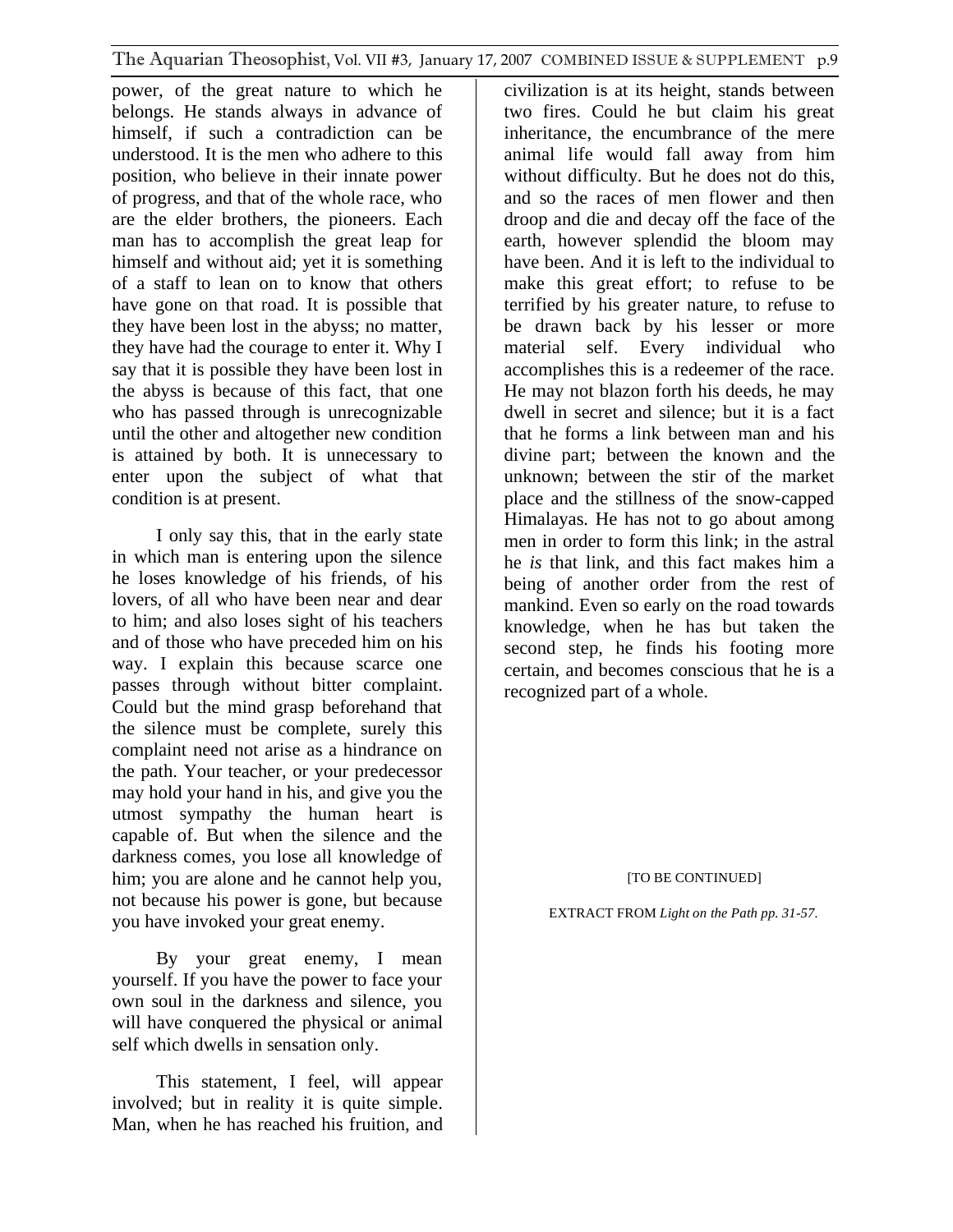### **A REVIEW AND DEFENSE OF ASTRO-BIOLOGICAL CO-ENERGETICS**

### **MUCH OF THIS IS AN INTERCHANGE BETWEEN Leon Maurer and others; and – in the process – a defence1 of his ABC theory**

*"Even empty space is filled with an infinite number of electromagnetic vibrations" - the Casmir effect* 

Our thanks to Will Windham for sending this material. It compares very well with Theosophy if one perseveres in trying to follow he meaning of the thread of thought:

Leon Maurer made this post to bn theos-talk on Astro-Biological-Coenergitics (ABC).

His work has a quality that readily draws ones attention to it, being lucid and accessible. For students of theosophy who are non-scientists it rare to find something which throws a bridge between the worlds of modern physical science and that of theosophy. That alone makes it important.

There is both a wonderful creativity - and also a practical approach to technology - in his writings that makes them credible: the observations about our cumbersome computers are a breath of fresh air. He suggests that one day they will be replaced by bio-computing using interference e-fields, and the pride of 20th c technology will be regarded in the same way as we view the old brass 19th c. scientific instruments.

Better qualified readers that are interested in these new developments may have some other comments to share on ABC. Lynne McTaggart's 'The Field' gives a good idea of where science seems to be going, and holds quite complimentary views, such as the Casmir effect that Leon also thinks is an important new proof for the idea of a *multi-dimensional, living cosmos*.

Maybe Odin has been following this discussion on bn? We don't have to agree with all on these sites below - The American Physical Society (see Focus website below) suggest that one of the implications of the Casmir effect is that the universe is going to keep on expanding but that presupposes a status quo in the surrounding conditions, which Theosophy would see as changing with the manvantaras.

With best wishes to the AT and all its readers for the coming year,

Will

**From:** LeonMaurer@aol.com [mailto:LeonMaurer@aol.com] **Sent:** 27 December 2006 04:15 **To:** study@blavatsky.net **Subject:** [bn-study] Re: [Mind and Brain] Re: The Quantum problem (Part 1)

Mel,

Yes, I'm familiar with those two books. $^2$ When I read them I realized how close they were to my ABC model -- which considers the metaphysical origin of the universe as well as its linkages with the cutting edge modern scientific theories that physicist's David Bohm and Karl H. Pribram have worked on -- which is also the basis of Talbot's book.

Bohm, a student of Albert Einstein had extensive conversations with the Dalai Lama and with Krishnamurti while he was working on his theory of the "implicate and explicate orders" of universal reality and combining it with Pribram's holographic mind-brain theory in what is now generally called the "holographic paradigm."

Goswami is a theoretical nuclear physicist who has attempted to link similar ideas of such a concept of a higher and lower aspects of universal reality, along with its holographic nature, with his new version of quantum physics.

All these theoretical approaches are very much in line with the cosmogenesis of the

 $\overline{a}$ <sup>1</sup> Defense is the spelling preferred in some quarters , but not in England — nor in most other parts of the world!! but not ever — ED.,  $A.T$ .

 $\overline{a}$ <sup>2</sup> One of these is The Holographic Universe. *One of these is The Holographic Universe.*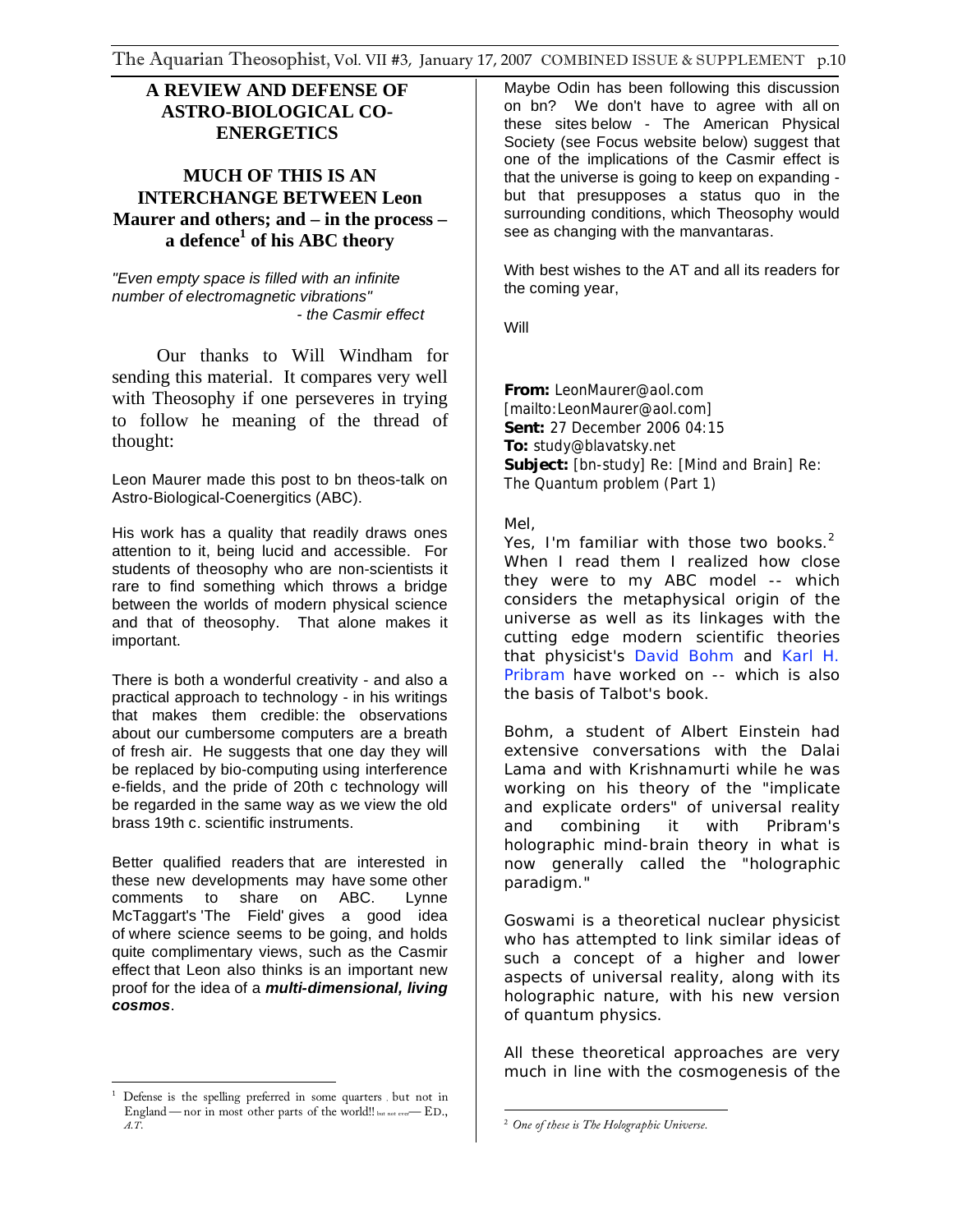SD -- which my ABC model tries to link with these scientific theories by including spirit or consciousness as part of a universal duality, along with mass-energy (i.e., spirit and matter or the absolute zero-point emptiness and its spinergy or abstract motion) at the primal beginning... And showing how the electromagnetic coenergetic fields *("fields of consciousness that are coadunate but not in consubstantiality" - HPB)* involve fractally, like bubbles within bubbles within bubbles, first into the metaphysical or noumenal universe of spirit-mind, that then continues down into the analogously involved phenomenal physical universe... That quantum physics theories can describe mathematically, as it further evolves from fundamental particle-waves through galaxies, stars and planets and ultimately to sentient beings on Earth.

Unfortunately, so far, their major unsolved problems are so because they cannot fit the causes and mechanisms of consciousness, along with the dual nature of the gravitational force into their materialized theories -- which can only speculate about the nature of the "dark" matter-energy (i.e., negative gravity) that causes the physical universe to continue expanding -- without knowing what that repulsive force of gravity (called "hidden variables" by Bohm) actually is, and where it comes from.

So far, while on the right track, many scientists are still as ignorant of the true underlying metaphysical reality as they were in HPB's time. Or, if some of them already know it intuitively, they still can't describe or explain it using their current scientific tools. Materialism is a very restrictive taskmaster to those not willing to give up its illusions of solidity and accept the reality of non physical mind and spirit that can't be measured, seen or touched, and that permeates everything in the vast supposedly empty space inside and between the "quantum particles"... That are, in themselves, nothing more than standing waves of space in motion.

When they finally find the cause of those "mysteries", and also learn what causes the wave~particle duality they observe, is when modern physics will meet up with and prove theosophy -- as HPB predicted would occur sometime during the early part of this century.

Let's hope it's soon enough, and spread broadcast wide enough and with enough credibility for everyone to recognize the truths of karma and reincarnation ... Before such ignorance, and lack of a reason for practicing altruism and brotherhood, brings this whole civilization down around our ears.

Apparently, ABC and its theosophical metaphysical basis, having already proposed what could be considered a consistent unified field theory, seems to answer all those "hard problems" that are currently baffling most quantum physicists, and which don't allow them to find a reconciliation between quantum and relativity theories... One which can only deal empirically with measurable concrete forms and extended fields down to the quantum particle, and the other which considers the universe a continuous, infinitely divisible plenum between zero and infinity. The closest they have come, is with the recently developed superstring/M-brane theories and quantum field theories that have matured over the past 30-40 years.

But, until they see consciousness as a primitive and causative universal aspect along with their "strings" of matter or quantum vacuum fields, and allow subjective "observation" to serve as a proof of fundamental reality -- these theories will remain unfalsifiable or non provable and, thereby, non scientific speculations... **Even** though, contradictorily -- since they show that many scientists believe there's more to the universe than we can physically observe and measure -- string physics and QFT have now become accepted studies in academia. But, they will still try to hold onto their base in materialism -- until the experimental or logical reasoned proof of a fundamentally conscious and intelligent universe will become so overwhelming, that their bubble will burst, and the true nature of fundamental reality finally understood.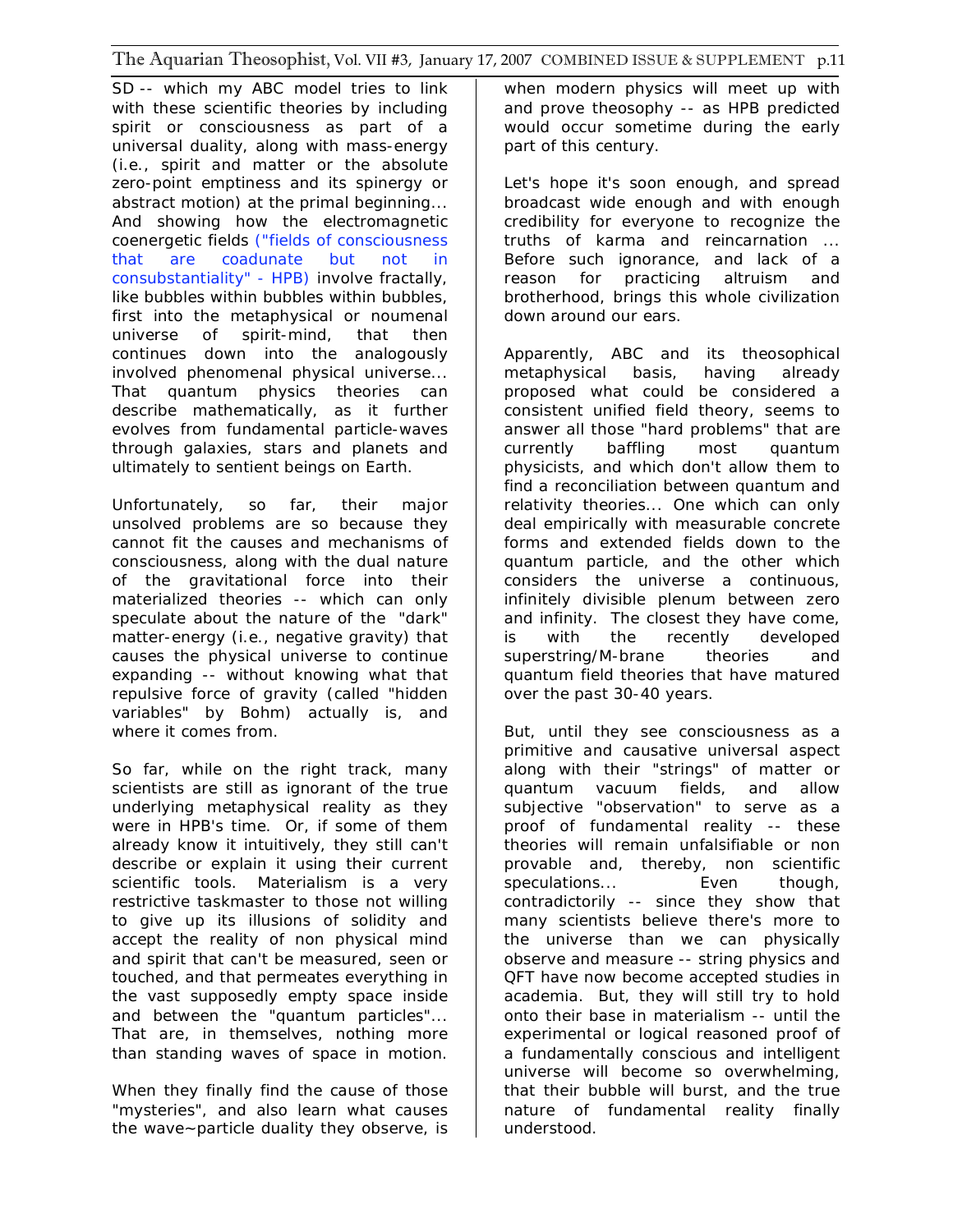So, we haven't too long to wait until a suitable proof will come up -- such as a working quantum computer based on quantum fields (controlled, possibly, by mental thought), or a demonstration that one dimensional "strings" actually exist in the so called "quantum foam" of the Planck vacuum, and that their vibrations actually are the basis of differences in the physical properties of the quantum particle building blocks of nature. Much like the Casimir effect experiments prove the existence of the zero-point energy fields in the sub quantum vacuum. Or, maybe some other repeatable experiment which proves that the observer is separate from the observation but not independent from it. Maybe, even through a demonstration of a method of seeing 3-D movies in full depth without special glasses or screens -- suggested as a possibility by my ABC theory with respect to the holographic mechanisms of visual perception.

It must be true that what we see of the world in our own mind is simply a replicated holographic image of it painted in wave interference patterns on the surface of our mind-field in hyperspace, and both reconstructed and viewed from our zero-point of visual consciousness (the "third eye"?) at its center. Why would the universal consciousness intelligently design anything more complex than that -- when it could design such an elegantly simple camera mechanism of viewing the outer world as eyes, and could separate them at the perfect angle of convergence to form an inner light reconstructible holographic interference pattern -- when their images are combined in the brain's electromagnetic field and transformed by inductive resonance processes to the analogously electrodynamic field of mind? Man's hi tech motion picture, video, CGI, and television inventions can only be pale "work around" and "jury-rigged" copies of that universal perfection. Fortunately, for all those lucky plagiarists, God doesn't play dice, as Einstein said, or get patents and collect royalties.. ;-)

Actually, based on my previous experience

in motion picture special effects and computer animation, I know how to make that 3D movie process work... But, unfortunately, the cost of such a demonstration would be prohibitive... Unless some high budget Hollywood movie production could foot the bill. I'm still working on it... Although my advanced age and isolation since my illness and accident over a year ago, besides the many years out of the business since the mid 80's, doesn't make it easy. But, I never give up hope. I'm even ready to help anyone else who is willing and capable, and has access to the right resources to take on the job  $\cdot$  ;-)

So, stand by and stay tuned... Que sera, sera. When karma allows it to happen, it will.

Best wishes, Lenny

**http://www.tellworld.com/Astro.Biological.Co energetics the home page has a good overview of ABC**

**http://www.theos-**

**talk.com/archives/200212/tt00214.html this is a detailed reply defending the scientific nature of ABC from materialist critique** 

Thanks once again to Leon Maurer and others for this discussion and the above "LINKS"—jw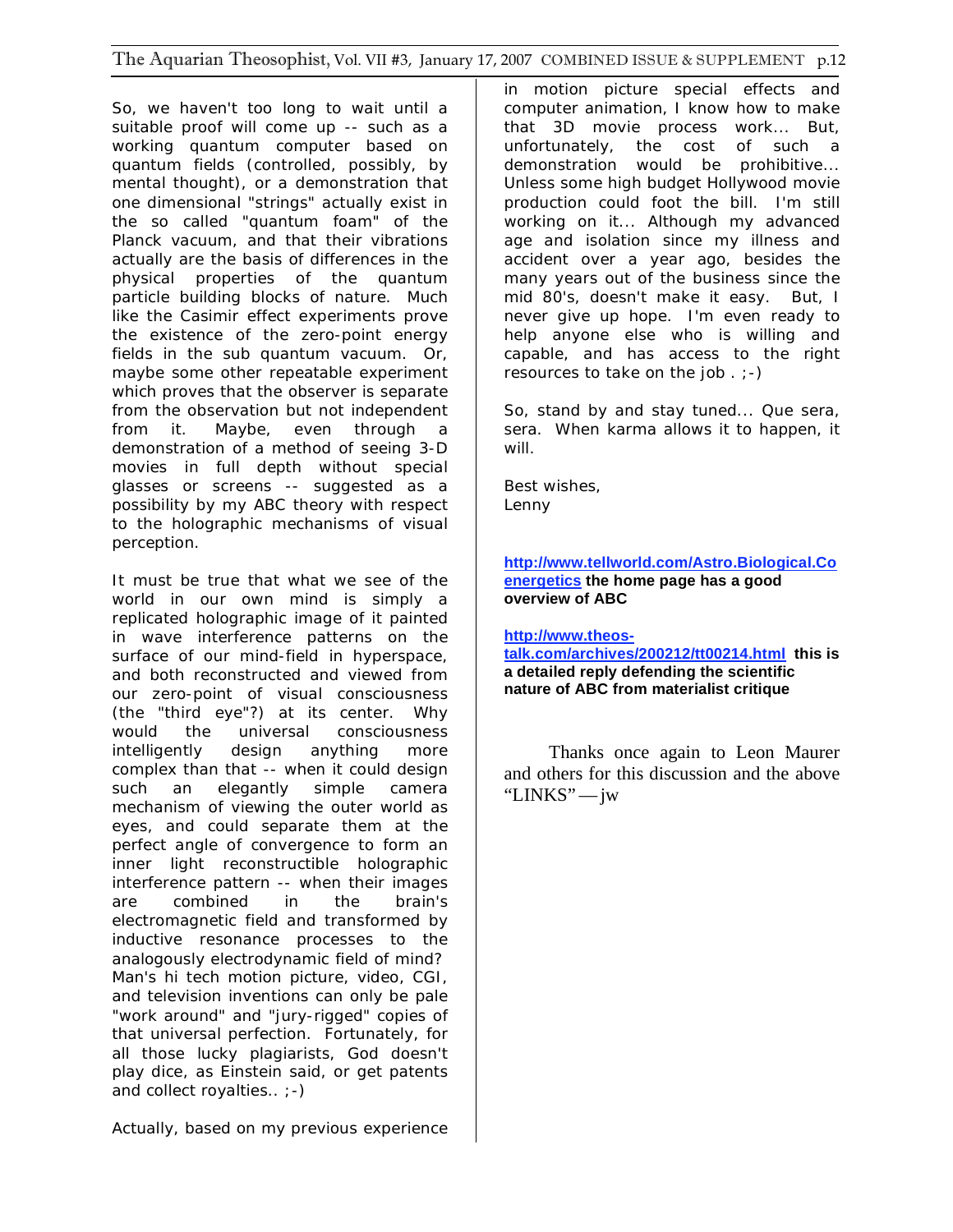THE HEART OF THE SOLAR SYSTEM January 4, 2007



Earth image by NASA.

{both the following commentary and text is taken verbatim from the Secret Doctrine i 541 }

"*The Sun is the heart of the Solar World*  (*System*) *and its brain is hidden behind the*  (*visible*) *Sun. From thence*, *sensation is radiated into every nerve-centre of the great body*, *and the waves of the life-essence flow into each artery and vein. . . . The planets are its limbs and pulses. . . .*" (*Commentary.*)

It was stated elsewhere (*in the Theosophist*) that Occult philosophy denies that the Sun is a globe in combustion, but defines it simply as a world, a glowing sphere, the *real* Sun being hidden behind, and the visible being only its reflection, its *shell***.** The Nasmyth willow leaves, mistaken by Sir J**.** Herschell for "Solar inhabitants," are the reservoirs of solar vital energy, "the vital electricity that feeds the whole system**. . . .** The Sun *in abscondito* being thus the storehouse of our little Kosmos, selfgenerating its vital fluid, and ever receiving as much as it gives out," and the *visible* Sun only a *window cut into the real* Solar palace and presence, which reflects, however, faithfully the interior work**.**

Thus, there is a regular circulation of the vital fluid throughout our system, of which the Sun is the heart—the same as the circulation of the blood in the human body—during the manvantaric solar period,

or life; the Sun contracting as rhythmically at every return of it, as the human heart does**.** Only, instead of performing the round in a second or so, it takes the solar blood ten of its years, and a whole year to pass through its *auricles* and *ventricles* before it washes the *lungs* and passes thence to the great veins and arteries of the system**.**

This, Science will not deny, since Astronomy knows of the fixed cycle of eleven years when the number of solar spots increases,\* *which is due to the contraction* of the Solar HEART**.** The universe (our world in this case) breathes, just as man and every living creature, plant, and even mineral does upon the earth; and as our globe itself breathes every twentyfour hours**.** The dark region is *not* due "to the absorption exerted by the vapours issuing from the bosom of the sun and interposed between the observer and the photosphere," as Father Secchi would have it ("*Le Soleil*" *II***.**, 184), nor are the spots formed "by the matter (heated gaseous matter) which the irruption projects upon the solar disc" (*ibid*)**.** It is similar to the regular and healthy pulsation of the heart, as the life fluid passes through its hollow muscles**.** Could the human heart be made luminous, and the living and throbbing organ be made visible, so as to have it reflected upon a screen, such as

### [p 542 THE SECRET DOCTRINE]

used by the astronomers in their lectures—say for the moon—then every one would see the Sun-spot phenomenon repeated every second—due to its contraction and the rushing of the blood**.** 



*C2 flare on December 18, 2006, before Sunspot 930 disappeared around the sun's western limb.*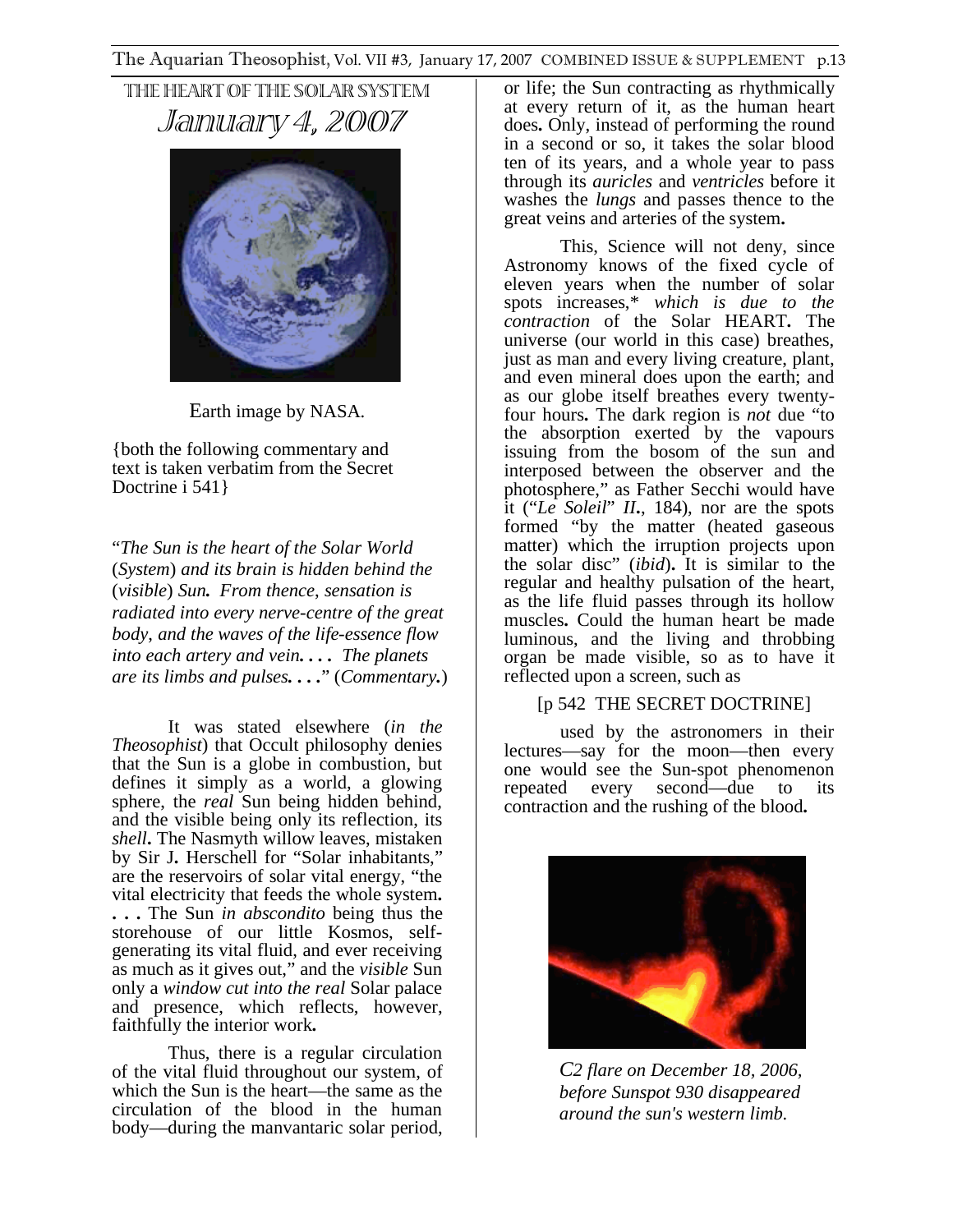It is said in a work on Geology that it is the *dream of Science* that "all the recognized chemical elements will one day be found *but modifications of a single material element***.**" ("*World-Life*," *p***.** 48**.**)

Occult philosophy has taught this since the existence of human speech and languages, adding only, on the principle of the immutable law of analogy—"as it is above, so it is below"—that other axiom, that there is neither Spirit nor matter, in reality, but only numberless aspects of the One ever-hidden IS (or *Sat*)**.** The homogeneous primordial Element is *simple* and *single only on the terrestrial plane* of consciousness and sensation, since matter, after all, is nothing else than the sequence of our own states of consciousness, and Spirit an idea of psychic intuition**.** Even on the next higher plane, that *single element* which is defined on our earth by current science, as the ultimate undecomposable constituent of some kind of matter, would be pronounced in the world of a higher spiritual perception as something very complex indeed**.** Our purest water would be found to yield, instead of its two declared *simple* elements of oxygen and hydrogen, many other constituents, undreamt of by our terrestrial modern chemistry**.** As in the realm of matter, so in the realm of Spirit, the shadow of that which is cognized on the plane of objectivity exists on that of pure subjectivity**.** 



*Aurora over Saylorville Lake near Des Moines, Iowa, on December 18, 2006, triggered by a series of strong solar flares from Sunspot 930. The rays descend to the Iowa lake from 60 or more miles up in the Earth's atmosphere.*

*Image © 2006 by Stan Richards, NightSkyEvents.com.*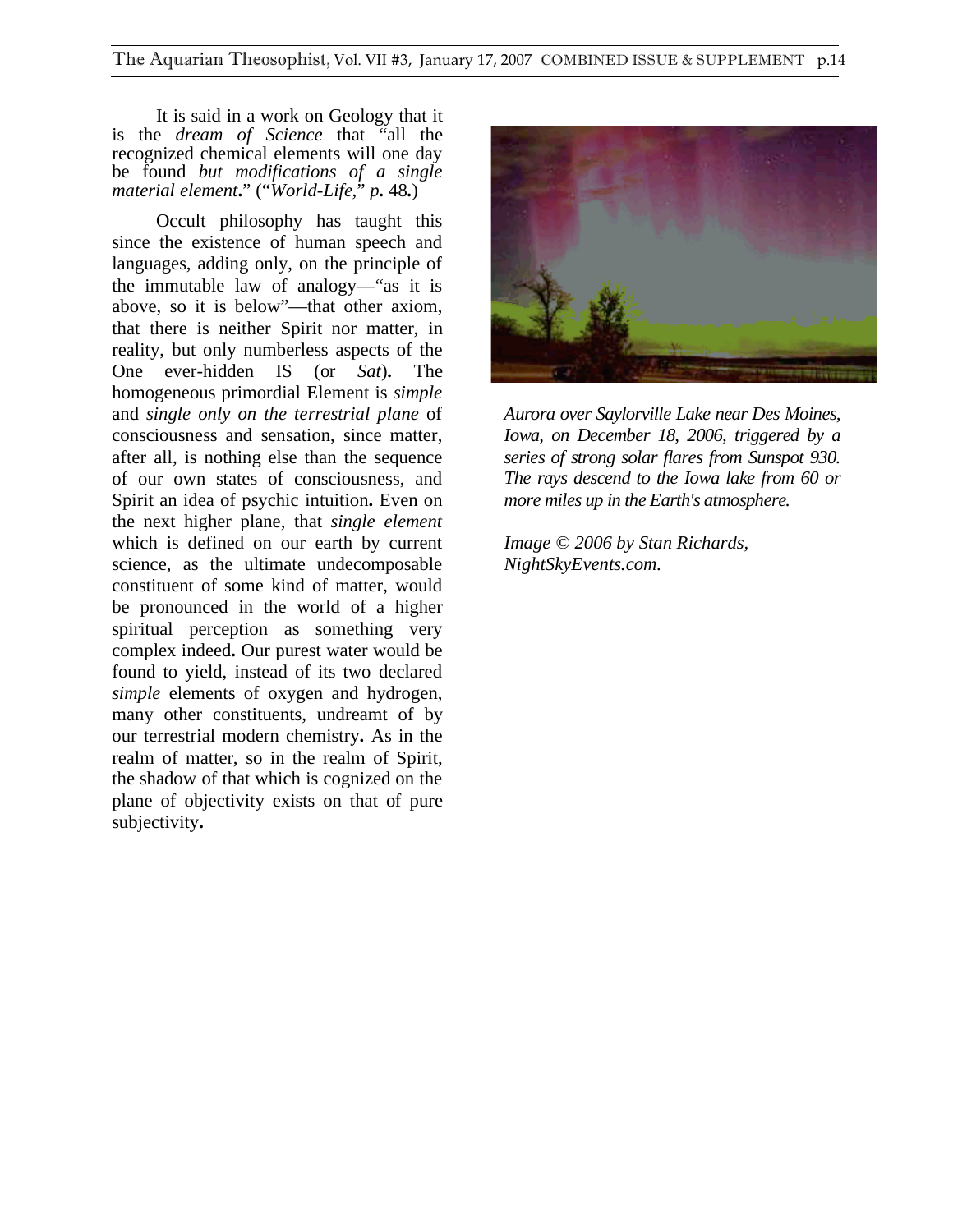

*December 14, 2006, auroras from Sunspot 930's electromagnetic storm easily seen from space as this U.S. Air Force DMSP satellite captured from 515 miles (830 km) above the United States.* 

# In a garden of sunflowers every flower.

turns towards the light. Why not so with us? And let no one imagine that it is a mere fancy, the attaching of importance to the birth of the year. The earth passes through its definite phases and man with it; and as a day can be coloured so can a year. The astral life of the earth is young and strong between Christmas and Easter. Those who form their wishes now will have added strength to fulfil them consistently.

… it is January the 4th which ought to be selected by the Theosophists—the Esotericists especially—as their New Year. January is under the sign of Capricornus, the mysterious *Makara* of the Hindu mystics—the "Kumaras," it being stated, having incarnated in mankind under the 10th sign of the Zodiac. For ages the 4th of January has been sacred to Mercury-Budha, or Thoth-Hermes. Thus everything combines to make of it a festival to be held by those who study ancient Wisdom.

A HAPPY NEW YEAR TO ALL! This seems easy enough to say, and everyone expects some such greeting. Yet, whether the wish, though it may proceed from a sincere heart, is likely to be realized even in the case of the few—is more difficult to decide. According to our theosophical tenets, every man or woman is endowed, more or less, with a magnetic potentiality, which when helped by a sincere, and especially by an intense and indomitable *will*—is the most effective of magic levers placed by Nature in human hands—for woe as for weal. Let us then, Theosophists, use that will to send a sincere greeting and a wish of good luck for the New Year to every living creature under the sun—enemies and relentless traducers included.

### **– H. P. Blavatsky**

The whole of "Light on the Path" is written in an astral cipher and can therefore only be deciphered by one who reads astrally. And its teaching is chiefly directed towards the cultivation and development of the astral life. Until the first step has been taken in this development, the swift knowledge, which is called intuition with certainty, is impossible to man. – (*Light on The Path)*